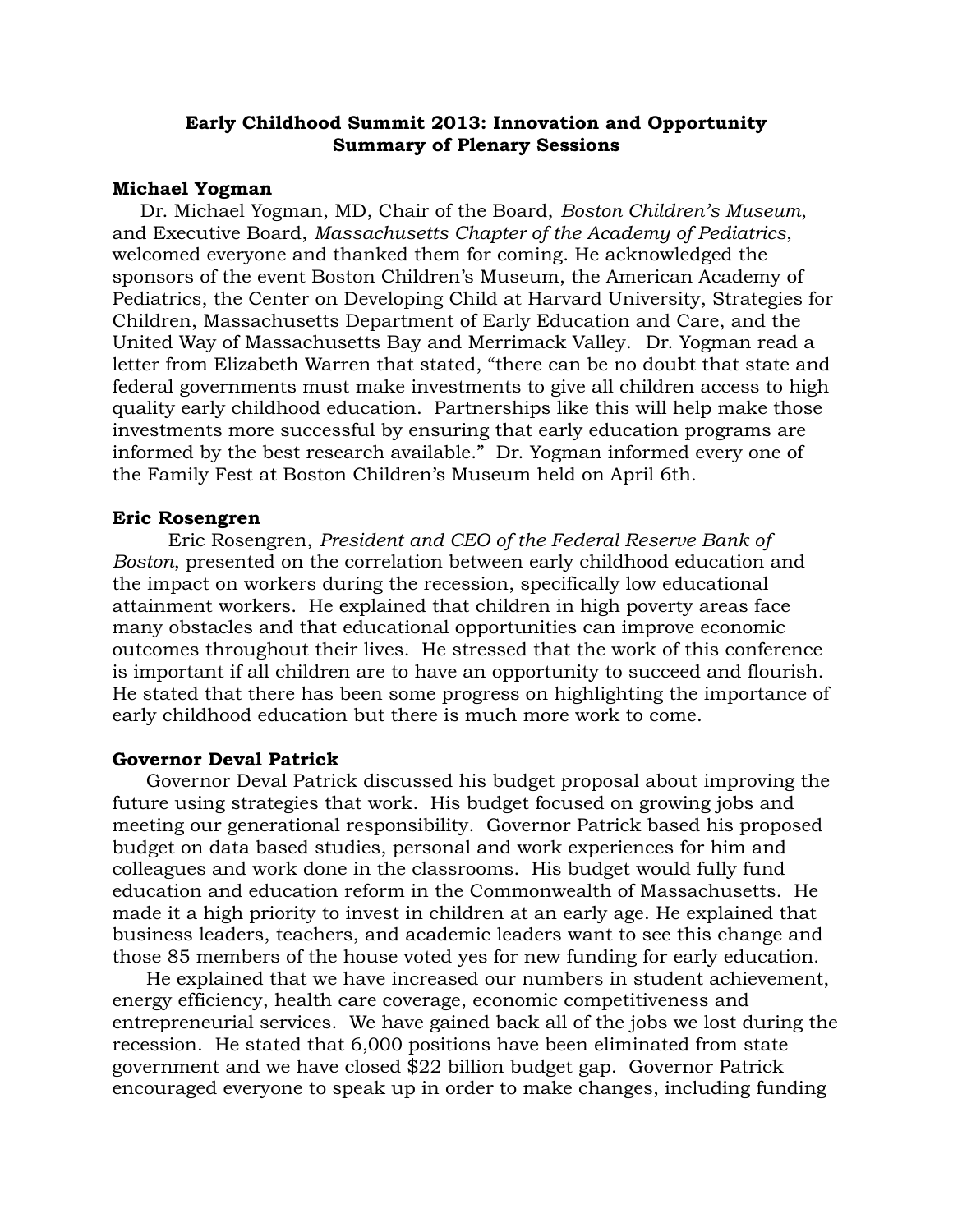transportation infrastructure. He finished by stating that we need to get serious about investing in a better, stronger Commonwealth for the generations to come.

## **Jack Shonkoff**

Dr. Jack P. Shonkoff, *Director of the Center on the Developing Child at Harvard University*, described the importance of a successful and sustainable society starting in early childhood. He stressed that there are no "other people's children" and that what happens to other children affects the whole of society. Dr. Shonkoff explained that the barriers to educational achievement and differences in development emerge at a very young age. An example he gave of differences in vocabulary growth between children in low socioeconomic households and high socio-economic households begin to appear as early as 18 months. Dr. Shonkoff noted that children ages birth to 36 months who have been maltreated are at substantial risk of experiencing subsequent developmental problems. He also drew a correlation linking maltreatment in childhood to greater risk of adult heart disease.

Dr. Shonkoff stressed that we need to create a new paradigm for early childhood policy and practice. He stated that early experiences affect lifelong health and learning; and that healthy development requires protection and enrichment. He also said we are focused on generating explicit strategies focused on specific causal mechanism to produce relevant breakthrough outcomes. He wants to move from enrichment/information sharing to integration of biological protection. Dr. Shonkoff generated a hypothesis to guide new intervention strategies into three parts. First, protection and enrichment for young children require capacity-building for adults. Second, improvement in parenting skills can also enhance employability and economic stability. Third, that a strong neighborhood can reduce the burdens of adversity.

Dr. Shonkoff said that the challenge for early childhood professionals is that the ability to change brain development and behavior decreases over time. The maturing brain becomes specialized to assume more complex functions and as time passes it is less capable of reorganizing and adapting. He noted that the circuits for the executive function skills are located in brain regions that exhibit an extended period of plasticity. Two periods of especially rapid growth in proficiency on executive function skills are between the ages of 3 and 5 and between 15 and 25. The latter confirms what we know about teenagers' ability to use good judgment and predict the consequences of their actions. It also shows the critical importance of helping kids get the right foundational experiences in preschool years.

Dr. Shonkoff closed with a discussion on driving knowledge-based innovation with compelling theory of change and short-cycle feedback. He stated that the key point is that there is a broader innovation agenda, but this meeting is focusing on one piece, which is a barrier to learning. In closing he stated that the time has come to create a new era in early childhood policy and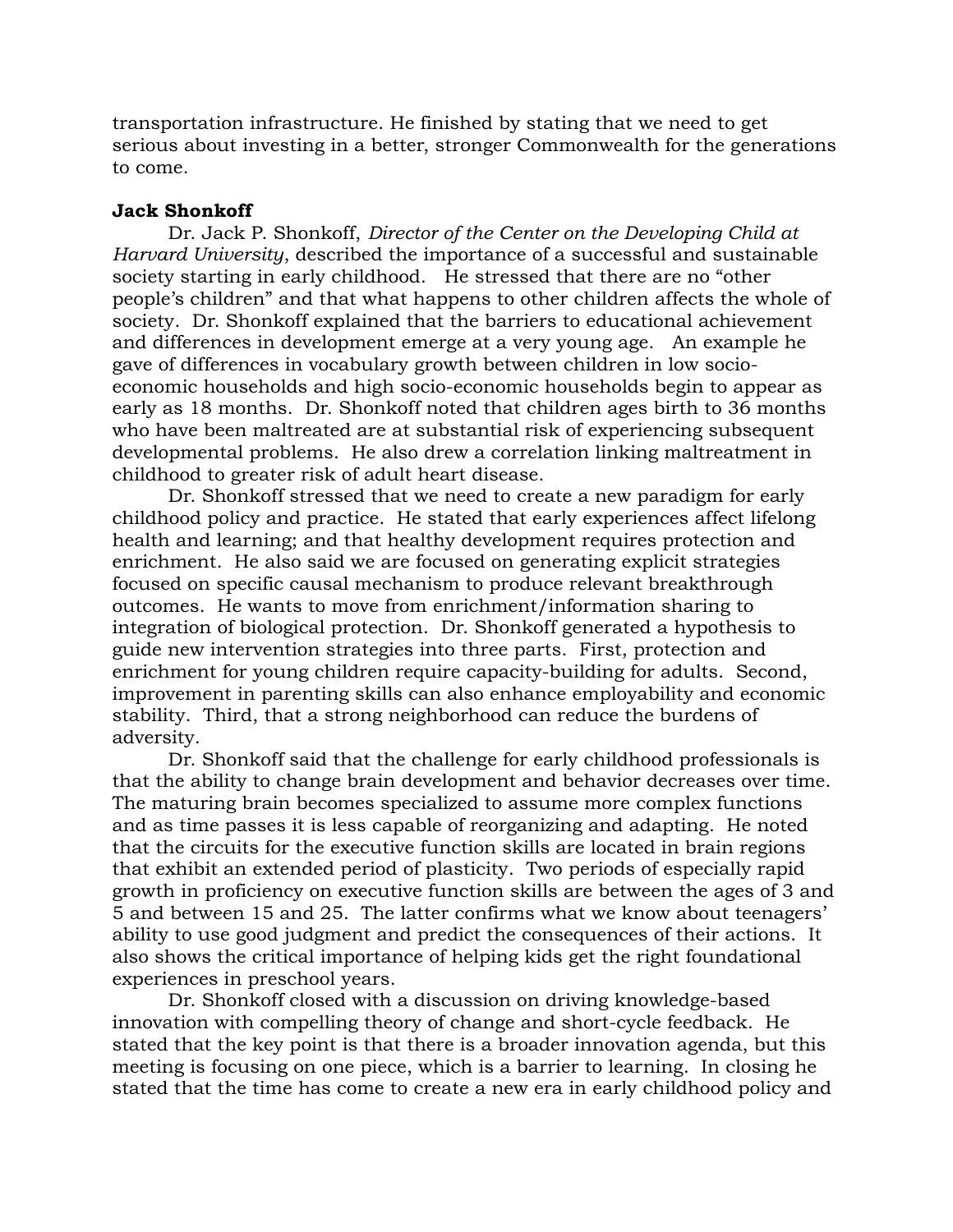practice that need to include community leaders, policymakers, civic leaders and our science and creative partners.

# **Elisabeth Babcock**

Dr. Elisabeth Babcock, *MCRP, PhD,* President and CEO, *Crittenton Women's Union*, described using executive functioning frameworks to improve family economic mobility at Crittenton Women's Union (CWU). Crittenton Women's Union is an innovative Boston-based action tank delivering programs, applied research and public policy designed to help very low-income women and families reach economic independence. There are 1,400 individuals served each year at CWU, 400 homeless families at one time. Dr. Babcock described the clients as 78% high school graduates or less, the average family earnings start at \$592/month, 96% of the families are headed by a single parent and the race ethnicity breakdown was 48% black, 32% Latina, and 20% Caucasian.

Dr. Babcock discussed how to apply executive functioning to the CWU families. She explained that inhibition, working memory and thought shifting are the three major skillsets that the families need to work on. Many of the client families within CWU need to work on impulse control and self-regulation, social-emotional skills, future orientation in decision-making, and contextualizing in decision-making process. The staff at CWU uses their Mobility Mentoring framework to combat these challenges. This includes their Bridge to Self-Sufficiency scaffolding which creates the support necessary to reach economic independence, clear goal-setting and outcomes measurement, tangible rewards, EF skill-building coaching and peer support and leveraging social networks.

The CWU's bridge to self-sufficiency measures family stability, wellbeing, education and training, financial management, and employment and career management. The adults are assessed on their executive functioning skills both in future-oriented decision making and contextualized decision making. They are then asked to create clear goal-setting and their outcomes are measured. There are a few options for families to take within CWU. They can choose Career Family Opportunity that focuses on applying for financial aid and taking entrance exams for higher education, and then they will go on to attend college and finish their program with a job earning \$50,000/year and will have saved \$10,000.

The goal of CWU is to teach families many different skills. They are teaching families the implications of self-control. They are telling parents to reflect on how to best resolve the parent and child needs. They help families to discover that they have choices and options are available to them. They try to coach resilience and the ability to recalibrate and rebuild. Finally, they are using science of social networking to develop peer groups of families that are all trying to reach the same goals.

Dr. Babcock concluded that outcomes measurement is crucial to attaining the goals of CWU. She believes that meaningful change requires meaningful co-investment. Working in silos works against low-income families,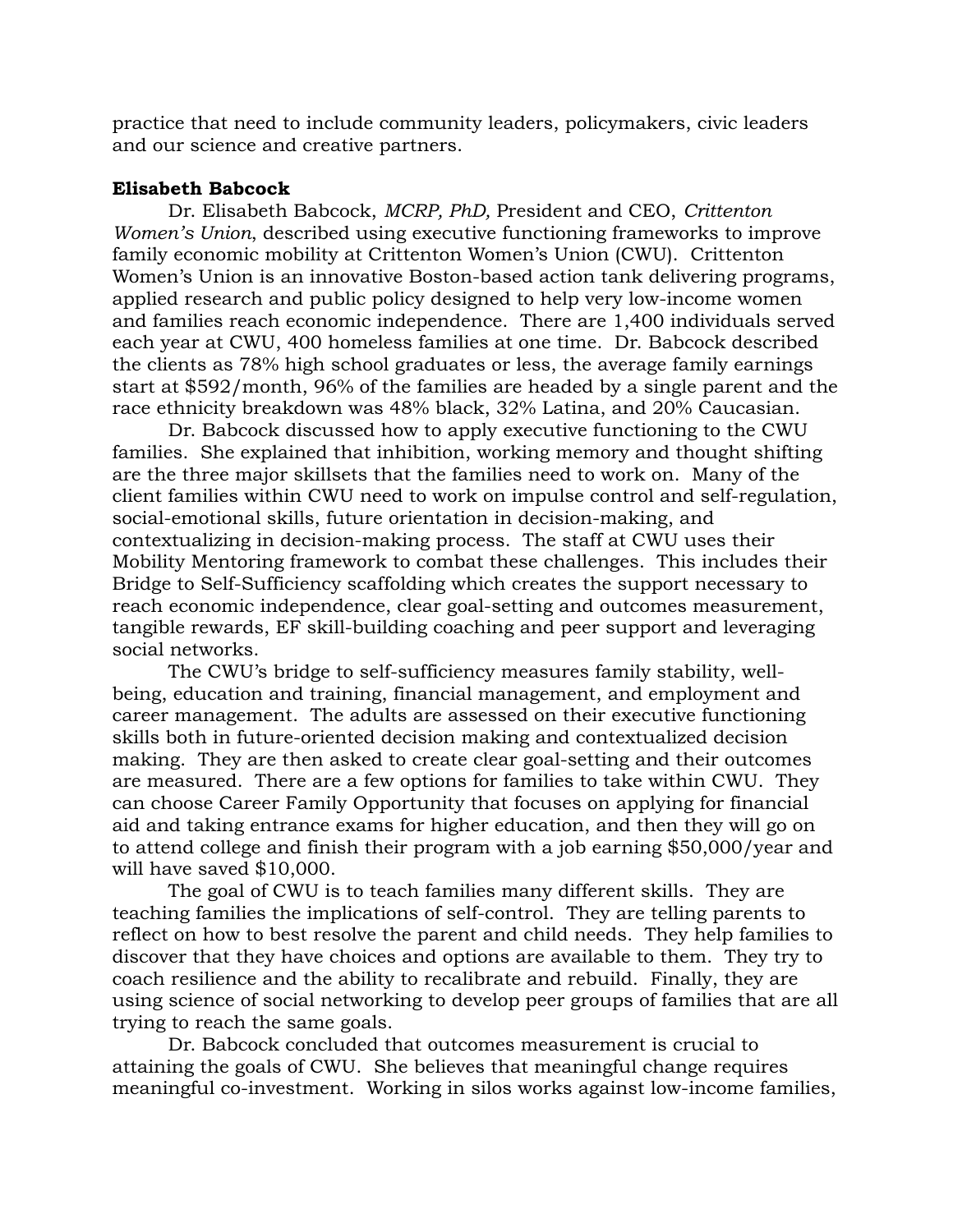it fights against economic mobility in families. Finally, improving executive function skills improves all five pillars of the Bridge which includes family, stability, wellbeing, education, and finance and career management.

## **John Barros**

John Barros, Former Executive Director, *Dudley Street Neighborhood Initiative*, spoke about how DSNI fights the war against poverty. DSNI begins at the framework of bridging people and place to promote social, economic and physical development. The neighborhood as a unit of change is the foundation of DSNI's work.

He discussed the importance of creating systems to support individuals, families and their children, systems that can strengthen the community as a whole which can continue to help families. DSNI focuses on a system of intervention through an education lens. He stated that education on all levels can support better housing, healthcare, job creation and training. One organization alone cannot work on this goal. Collaborations and partnerships with similar goals can work together toward common goals. Resident leadership and engagement, in alignment with structural and physical changes to neighborhood systems strengthens and integrates people towards common outcomes.

DSNI follows the outcomes of children as the dependent part of the ecology of the neighborhood. It has taken 4 years (2009 through 2013) to create the beginnings of the new partnerships in the neighborhood. The first step is to focus on the work with children, and then to families, spreading out to organizations and businesses, branching out to big institutions and finally changing the systems in place; this is how DSNI will document the work.

Mr. Barros asked, what does it mean to create a neighborhood with a  $21^{st}$ century neighborhood? The themes are housing, health, and jobs. He stated that this approach is from cradle to career path. DSNI will track the success of Dudley Children Thrive, which is a citywide initiative that focuses on children ages 0-5. Currently within Dudley Children Thrive there are 436 families, 669 children under the age of 5, and 722 adult members (majority mothers but also a good number of fathers). People within the organization believe that job training can help support the most growth. They believe this will help the adults to support their children. DSNI focuses on parent empowerment, family support and community partnerships.

John Barros finished with the goal of DSNI to answer the question within 25 years: Did we have population level change in our neighborhood and are our children ready for schools? He believes that the tipping point will be a substantial number of lower income families rising up to the "middle class." They will focus on 500 families implementing systemic change, not through entitlements, so that families will engage in their own development and sustainability.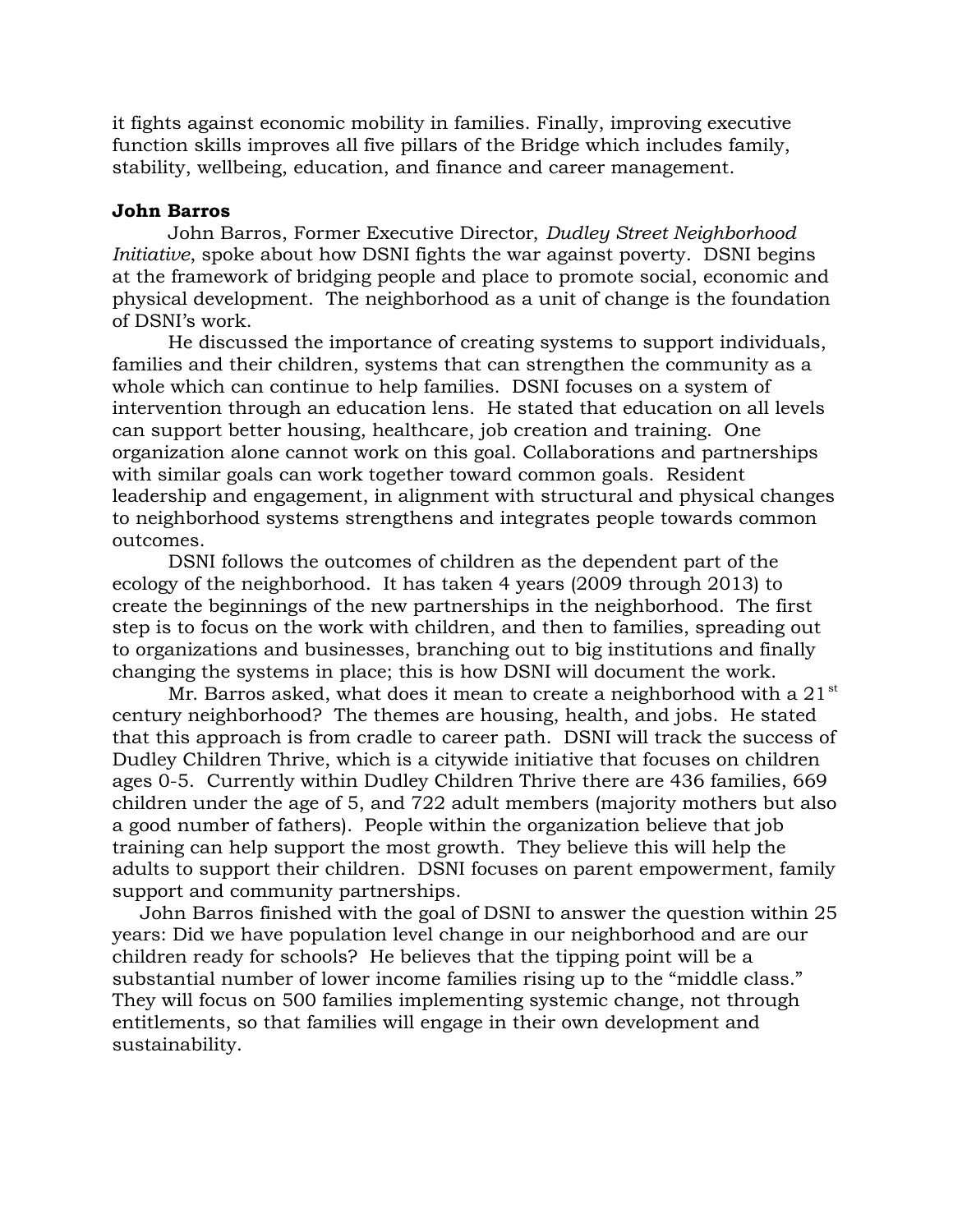### **Michael Yogman and Carole Charnow**

Dr. Yogman discussed the importance of play, explaining four major points that build on the importance of developing executive function, part of our fluid intelligence. These points are: 1) Play is brain building, 2) Play facilitates the normal developmental progression from dependence to independence and parental regulation to self-regulation, 3) Pre-school curricula must emphasize informal, play-based learning, meaning social/emotional learning, (he referenced the curricula of *Tools of the Mind* as an important resource), and 4) Adult success and future economic competitiveness is enhanced by play in childhood.

Dr. Yogman explained that play is enjoyable, there are no extrinsic goals, it is voluntary and it involves active engagement by the child. He described the importance of play as fundamental to our health, part of our evolutionary heritage, and that it gives us skills to live in a complex world. He further explained that play is brain building and is the serious business of childhood. Dr. Yogman defined Executive Function as part of our fluid intelligence and gives us the skills to help balance and modulate impulsivity and emotionality. Dr. Yogman explained that early experiences impact the balance of connections in the brain and are linked to the development or lack of development of toxic stress. He explained that our recent enhanced understanding of brain development in young children makes it very clear why it is easier, more efficient and less costly to support healthy development from birth. We now understand that these executive function skills are foundational for school readiness and academic success. He believes that we should support the cultivation of executive function skills, no matter the socio-economic background, for all children.

Carole Charnow, President and CEO, *Boston Children's Museum*, gave a brief overview of the IBM CEO survey that was conducted in 2010. This study surveyed CEOs regarding the challenges they face, and the CEOs noted that complexity is their most significant challenge. CEOs described the world as increasingly "volatile, uncertain, and complex." And the report states that "most CEOs seriously doubted their own ability to cope with this rapidly increasing complexity." In 2012, the study was repeated for 1,700 CEOs around the world. This time, the CEOs cited creativity, innovation and collaboration as key skills. These leaders are now seeking to create more open and collaborative cultures where employees can innovate, collaborate and respond to rapid change.

Ms. Charnow believes that everyone has innate curiosity, imagination and creativity. She believes that these traits are exemplified in performers and artists who have mastered the technical aspect of their craft and excel because they are open-minded and inventive, comfortable with ambiguity and experimentation, radical in their conception and execution, and they thrive in collaborative partnerships. She posed the question as to whether or not we are developing and educating students and young professionals to become the "disruptive innovators" of the future.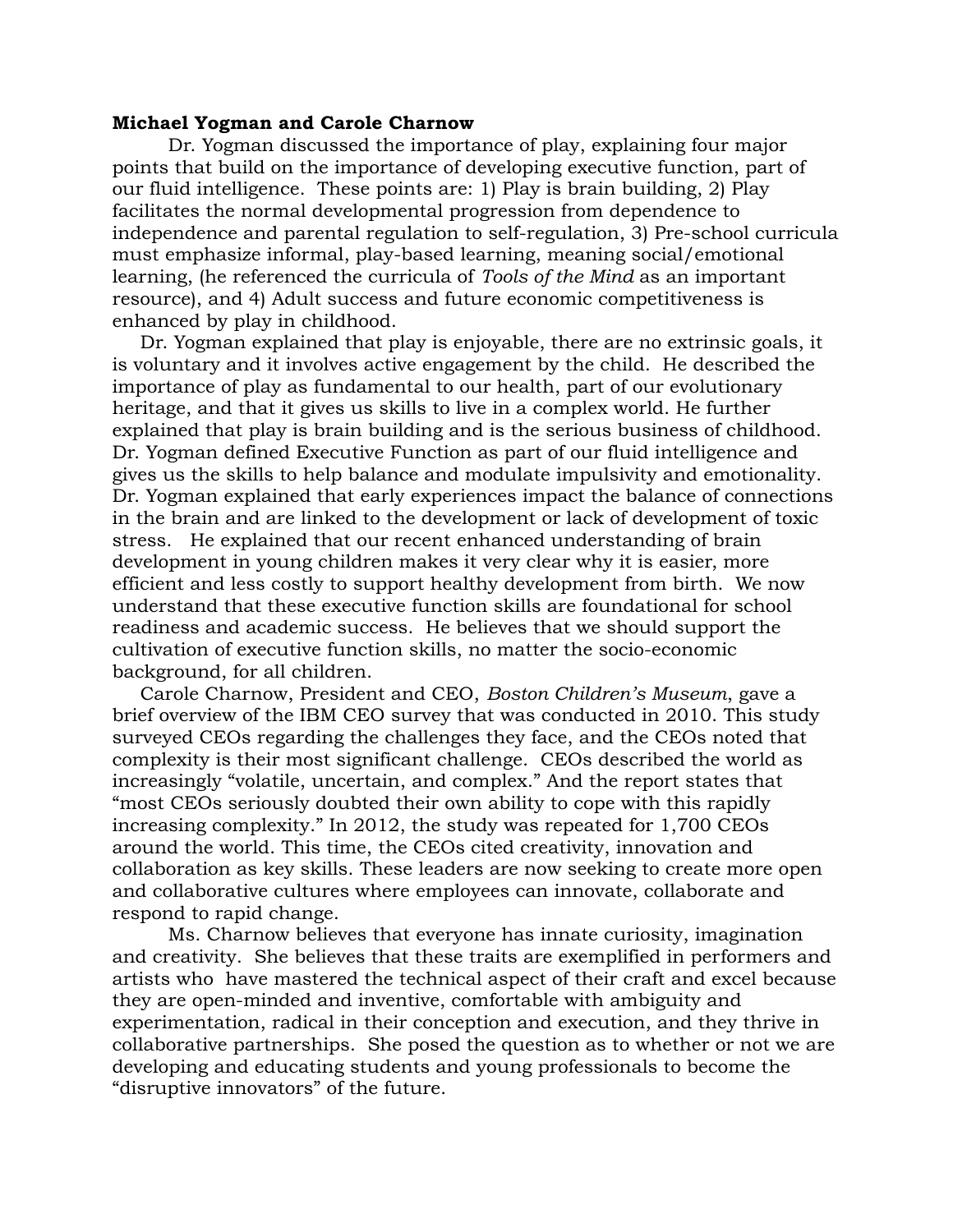Ms. Charnow gave a brief history of Boston Children's Museum which is now celebrating its 100<sup>th</sup> year. Both Ms. Charnow and Dr. Yogman discussed the importance of play for the healthy development of children as they grow to become the future leaders of tomorrow and posed that children's museums are an important facilitator of not only for fun but building basic executive functions.

# **Business Panel JD Chesloff**

JD Chesloff, Executive Director, *Massachusetts Business Roundtable*, explained that the goal of the business panel was to examine how the business community can and does promote and invest in early education as a strategy to build an educated workforce and support human capital development. Future employers come to the conversation to find where their next talented workforce is going to come from and where can they invest so that they are growing the talented workforce that they need. Investing in a talented workforce pipeline means creating high quality early childhood education. A high quality early childhood education system decreases the amount of children held back in schools, decreases juvenile arrests, increases high school attendance, increases college attendance, and increases the employment rate.

## **John Fish**

John Fish, Chairman and CEO, *Suffolk Construction*, discussed work-life balance and how it is sometimes is more important than the work itself. He noted that it is important to bring people and communities together. He discussed the ability to be competitive in the world economy. Mr. Fish stated that we need to develop and nurture a knowledge based economy that competes with a global economy. The Massachusetts economy is stronger than the national economy. Health care, life sciences, technology and big data are what are going to be focused on next. He stated that Massachusetts GDP growth is 4.5% up from US average, unemployment is 6.6% lower than average, and the bond rate is double A plus. He believes that there is a skills gap within America. Technology innovation is half of our US economic growth and 30 of the fastest growing occupations need STEM backgrounds. He believes that students are not prepared to compete globally for future jobs. Massachusetts STEM skills are in great demand. More than 85% of jobs will require math and science backgrounds in the future. There are more STEM jobs available than there are people able to fill them in Massachusetts. He believes that education is not aligned to meet the demand for the jobs of the future.

Mr. Fish then described how technology and STEM work relate to the construction industry. Construction work is in a transformative stage right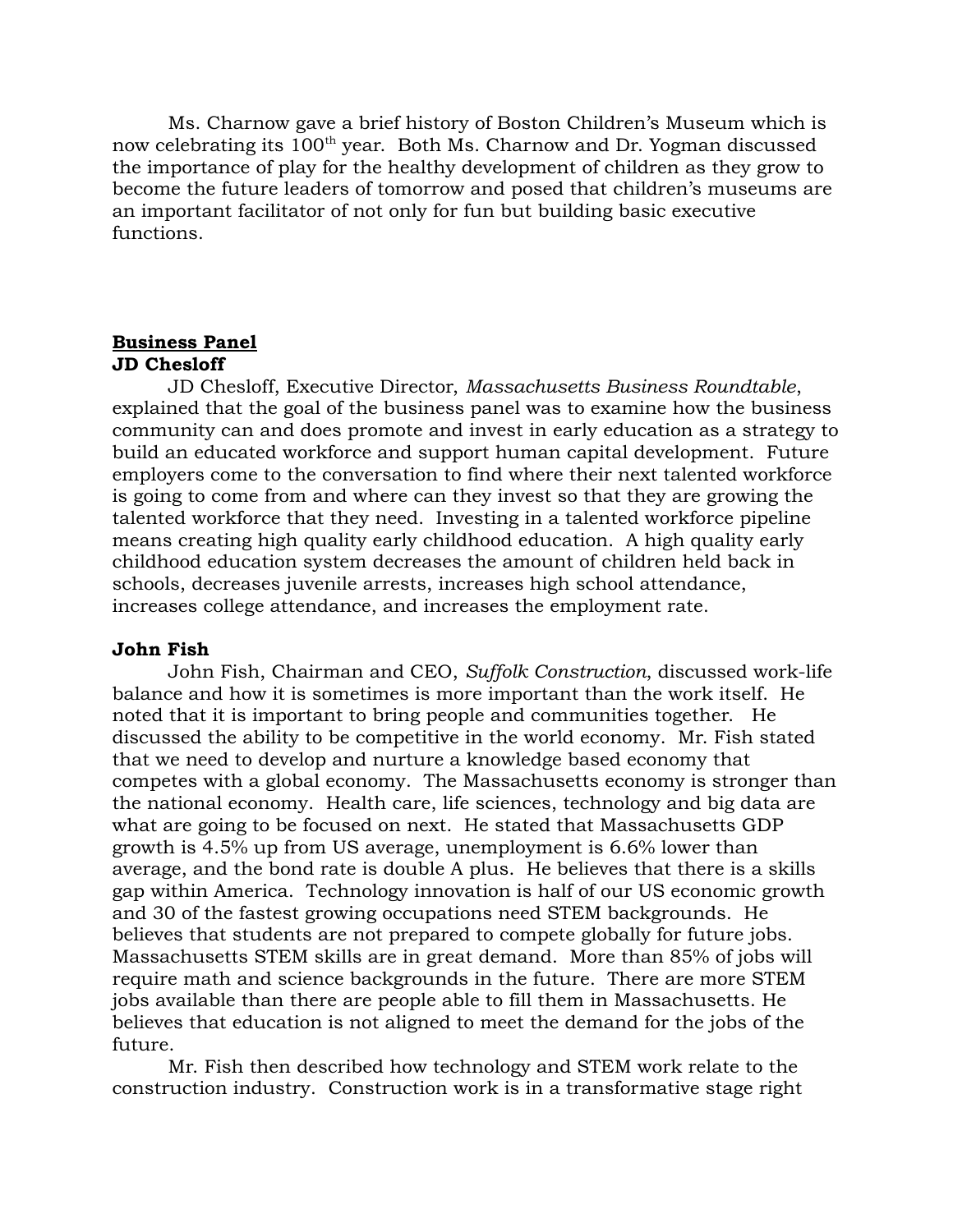now, moving from blue collar jobs to white collar jobs. He believes we need to leverage intellectual property in order to continue their work. He explained how the construction industry is utilizing technology by doing all of their work virtually to build the final product. IPads are being utilized on every job site as well as TV monitoring screens and mobile applications to help with efficiency. Science and engineering are driving the innovation process in every industry in America and this will help us stay more competitive.

Moving forward, he believes that today there is the opportunity to plant the seeds for a new culture of innovation. For the first time there are four generations in the workplace, each generation thinking and acting differently. Millennials no longer think about big houses and big cars; they strive for job satisfaction, community and work life balance. He believes we need to leverage the experience of baby boomers with the technological knowledge of Millenials for reverse mentoring. They need to launch campaigns that integrate a sense of urgency for STEM education. He stated we need to train teachers to be curious of technological innovations and to get out of their comfort zones. We need to use analytics that will allow us a much more fluid way to track the success of teachers and students. Business and educators need to open the discussion about the skills gap he believes we need to get both sectors together to talk about the future not just the present.

Mr. Fish currently heads the *Boston Scholar Athletic Program* which has an annual \$4 million budget, involves 4,000 kids, and is partnered with organizations all around Boston. They leverage athletic currency and academic currency and believe we need to be much more collaborative in their efforts for education.

### **Marcy Reed**

Marcy Reed, President, *National Grid*, stated that National Grid invests in education because they have a workforce problem in that they do not have enough workers. She stated that everything is digital; they need a new type of worker and that there is a declining number of technical field workers. *Engineering Our Future* is a program created to invest children grades pre-k through college. She explained that *National Grid* also sponsors *Boston Children's Museum's* STEM programs. The STEM kits are distributed to many early childhood education organizations and schools and that STEM kits are geared towards pre-K students. National Grid goes into schools at all levels so they help sponsor the education that will later help hire those that study STEM related fields. They spend a percentage of \$3 billion a year in their *Engineering Our Future* program. She also explained that National Grid employees like to go into classrooms to talk about STEM. She believes that education is the great equalizer.

She stated that businesses have a role to play in fostering early childhood education. Soft skills are important to big businesses because of how they can affect the business environment. She believes that teaching children to work in a team is very important especially in the work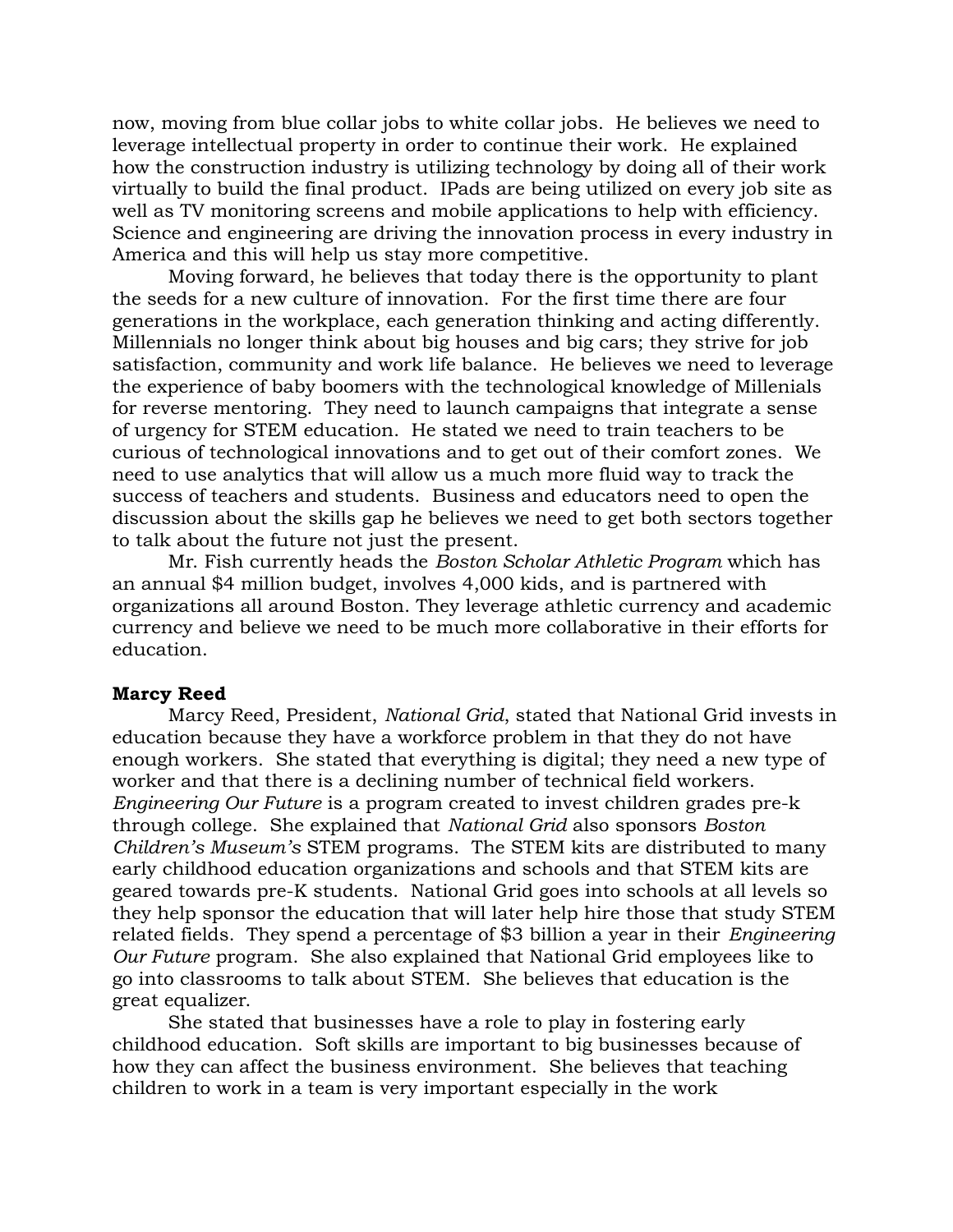environment. She finished by saying that big businesses have a role to play in storytelling, the more that we can let the children experience what happens at work, the more they can show children the interesting things that can be a part of work.

## **Tom Leighton**

Tom Leighton, CEO, *Akamai Technologies*, explained that it is vital for his company to hire high quality mathematicians and computer scientists.They run a foundation called *Akamai Foundation* which supports mathematics programs grades K-12. The *Math Circle Program* which started in Eastern Europe for 5 year olds gives teachers the chance to engage students in math games. Students challenge one another with their mathematics function, which shows how fun math can be.

He stated that it is important to have programs that target girls and that his company funds math competitions for girls. Akamai is a big believer in getting the kids interested early and excited about mathematics and that it is especially important for girls to become involved.

Mr. Leighton was asked how his company focuses on early education in regards to their own hiring practices. He answered that they start at an early age by giving tours of their facilities and funding competitions, specifically in the math related fields. Students can also apply to internships in his company. He discussed the amount of money that they spend sponsoring math competitions is lower than \$1 million and that very few companies are interested in sponsorship for these types of programs. He believes that age five is the youngest age that they should start to focus on studying this type of math.

He believes that math and science education suffers in the classroom because if teachers are not interested or motivated then students will not be either.He believes that they can use innovation to encourage students to be interested in STEM fields starting in early childhood education. He believes that they need to be exposed to it at an early age and that it needs to be fun.

## **Charles Rizzo**

Charles Rizzo, Principal Financial Officer and Chief Financial Officer, *John Hancock Funds*, gave a brief overview of his work with the *Bessie Tartt Wilson Initiative for Children*. He works to add to their financial innovations and believes that getting children off to a good start is very important.There are valid economic reasons to stress the importance of early childhood education. The social economic costs are very high and it is a very high risk to ignore education. He stated that critical thinking skills, computing skills, and data analysis skills are very important stay competitively internationally.He does work with the Seed Fund through both the *Bessie Tartt Wilson Initiative for Children* and the *United Way Massachusetts Bay* to invest in a vehicle that raises money that helps communities create programs that have shared services geared towards working environment and communities that help